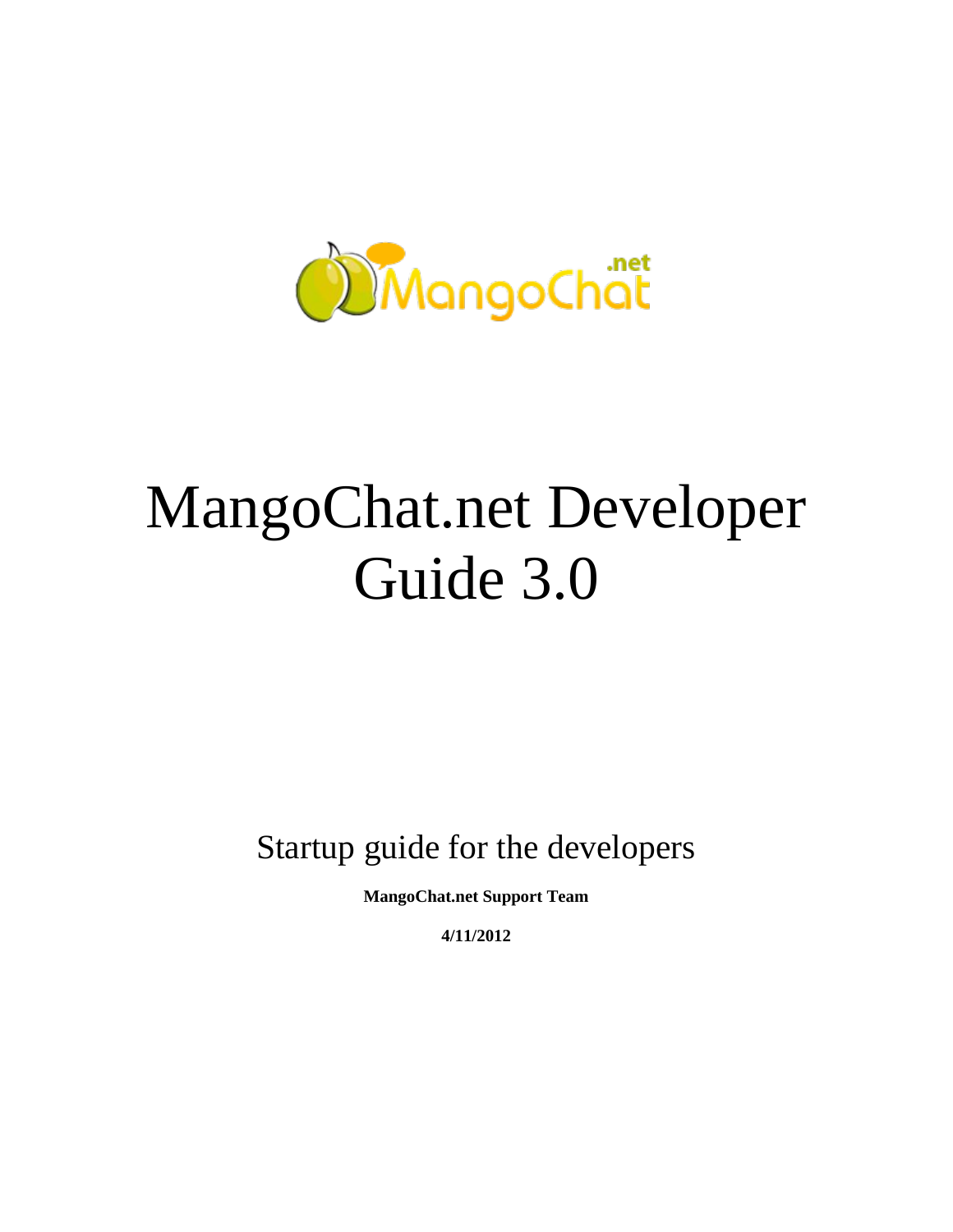

# **Contents**

| $\mathbf{1}$ .   |  |  |  |
|------------------|--|--|--|
| 2.               |  |  |  |
| 2.1.             |  |  |  |
| 2.2.             |  |  |  |
| 2.3.             |  |  |  |
| 2.4.             |  |  |  |
| 2.5.             |  |  |  |
| 2.6.             |  |  |  |
| 3.               |  |  |  |
| $\overline{4}$ . |  |  |  |
| 4.1.             |  |  |  |
| 4.2.             |  |  |  |
| 5.               |  |  |  |
| 5.1.             |  |  |  |
| 5.2.             |  |  |  |
| 5.3.             |  |  |  |
| 5.4.             |  |  |  |
| 5.5.             |  |  |  |
| 6.               |  |  |  |
| 7.               |  |  |  |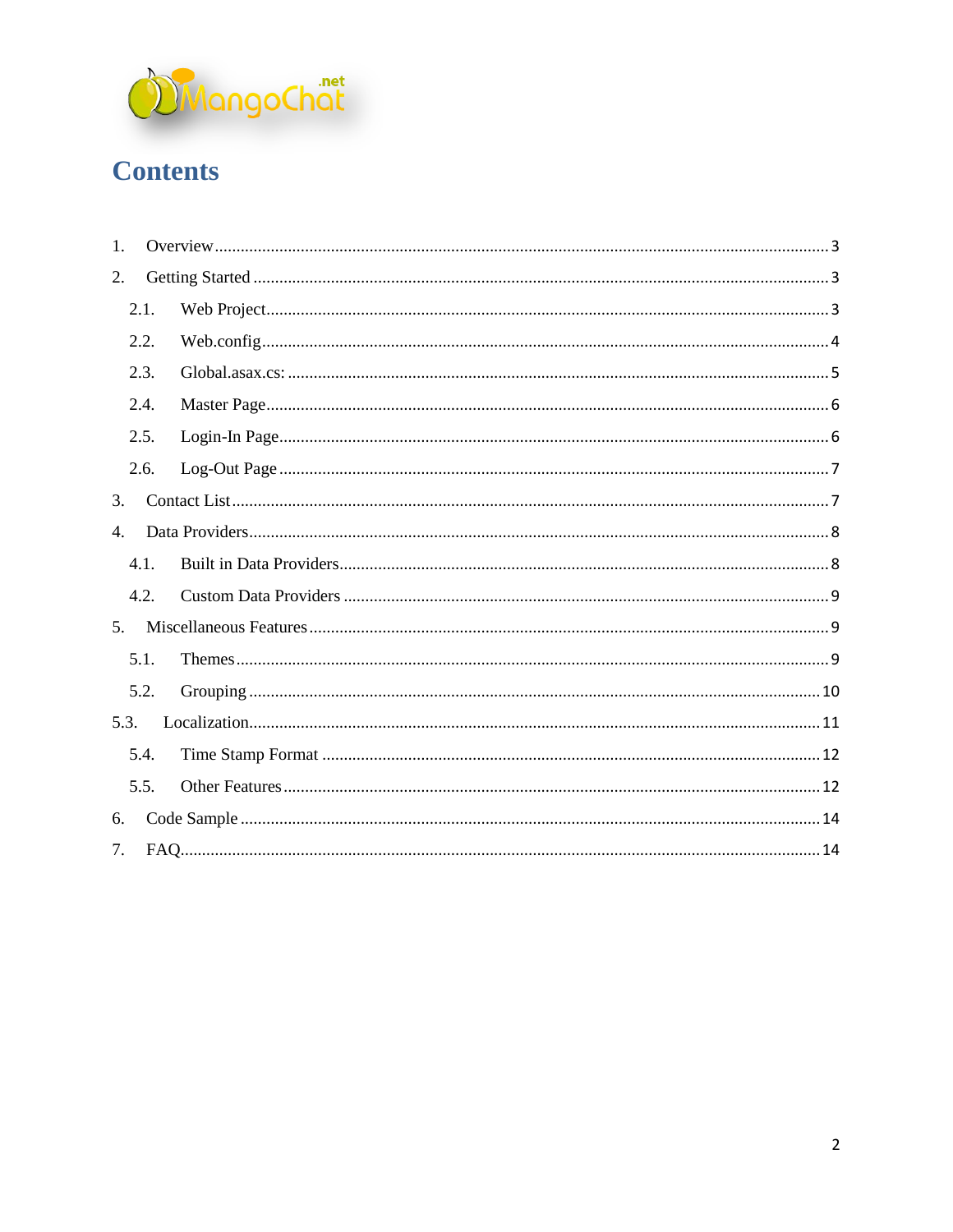

<span id="page-2-0"></span>MangoChat.net is a full-featured ASP.NET chat component which allows website owners to add chat functionality to their website. It includes features such as high load support, font/color/ customization, emoticons and many more! The best thing about MangoChat.net is that it's a web control and is really easy to implement.

# <span id="page-2-1"></span>**2.Getting Started**

Integrating basic chat functionality to your website is really easy with MangoChat.net. Just follow the following steps and MangoChat.net will start its magic on your website. We have divided it into sections based on MangoChat.net configuration:

# <span id="page-2-2"></span>**2.1. Web Project**

To start using features of MangoChat.net you will have to add reference of MangoChat.net binaries in your project. The steps for adding reference are:

1) Right click on References folder in your web project and click Add Reference as shown in below image.



2) Select all the binaries from binaries folder as shown in image below and click OK. Now your project is ready to use features of MangoChat.net.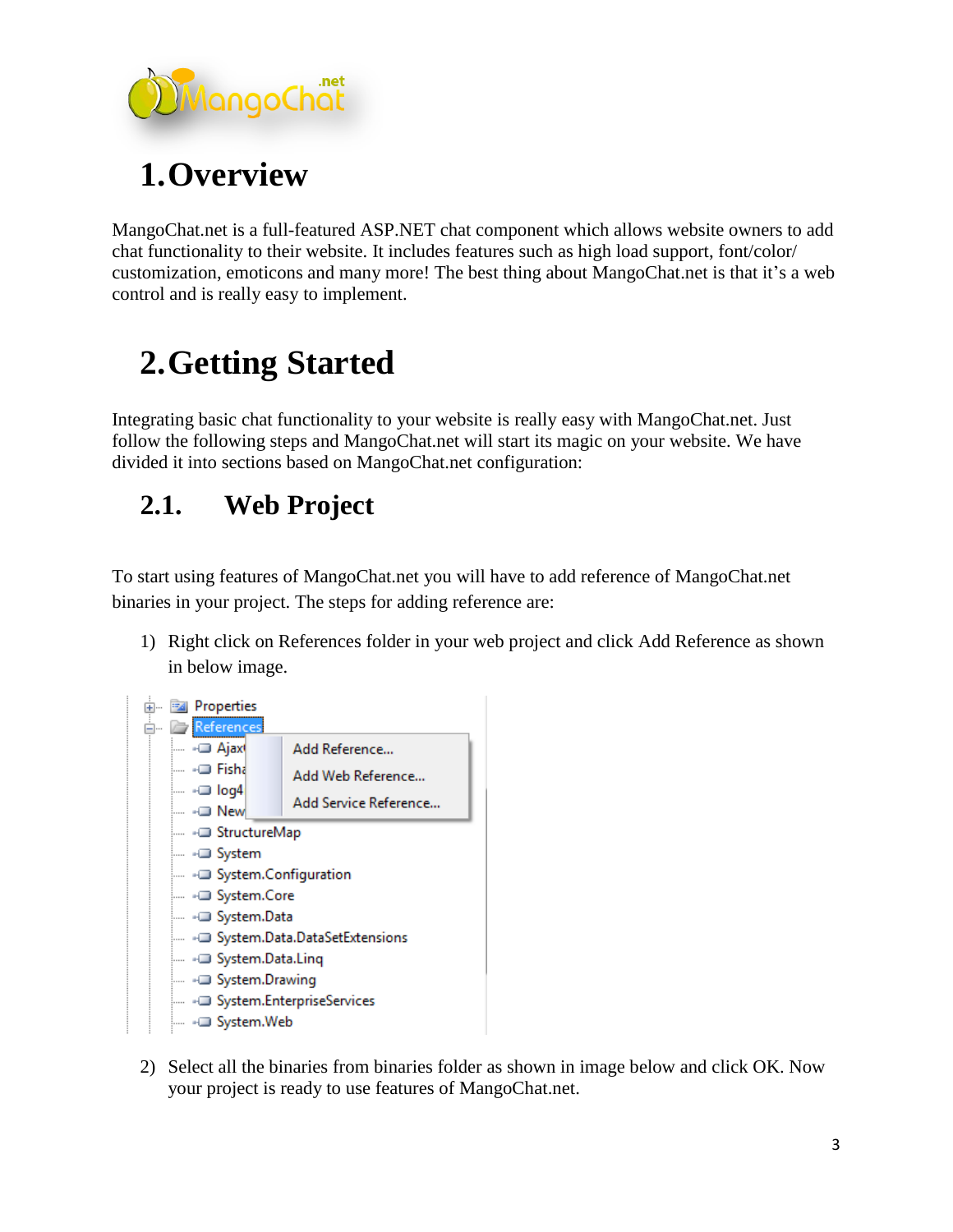

| P<br>х<br>oo Add Reference                                                                                       |                          |                          |  |  |  |
|------------------------------------------------------------------------------------------------------------------|--------------------------|--------------------------|--|--|--|
| <b>Browse</b><br><b>COM</b><br>.NET<br>Projects<br>Recent                                                        |                          |                          |  |  |  |
| Look in:<br>MangoChat                                                                                            | $ 0$ $0$ $0$ $0$ $0$ $1$ |                          |  |  |  |
| Name                                                                                                             | Date modified            | <b>Type</b>              |  |  |  |
| S MangoChat.dll                                                                                                  | 4/12/2012 4:34 PM        | Application exter        |  |  |  |
| S MangoService.dll                                                                                               | 4/12/2012 4:34 PM        | Application exter        |  |  |  |
| MangoService.SQLStorage.dll                                                                                      | 4/12/2012 4:34 PM        | Application exter        |  |  |  |
| <u>ි</u> ) MangoService.Web.dll                                                                                  | 4/12/2012 4:34 PM        | Application exter        |  |  |  |
| Newtonsoft.Json.dll                                                                                              | 10/28/2011 4:12 PM       | <b>Application exter</b> |  |  |  |
| ш                                                                                                                |                          |                          |  |  |  |
|                                                                                                                  |                          |                          |  |  |  |
| File name:<br>"Newtonsoft.Json.dll" "MangoChat.dll" "MangoService.dll" "MangoService.SQLSt $\blacktriangleright$ |                          |                          |  |  |  |
| Files of type:<br>Component Files (".dll;".tlb;".olb;".ocx;".exe;".manifest)                                     |                          |                          |  |  |  |
|                                                                                                                  | OK                       | Cancel                   |  |  |  |

#### <span id="page-3-0"></span>**2.2. Web.config**

MangoChat.net requires registration of httpHandlers in Web.config. These settings can vary from deployment on IIS 6 to IIS 7 web server:

#### *IIS 6 Configuration:*

In <httpHandlers> section under <system.web> add:

```
<add verb="*" path="pub.axd" 
type="MangoService.Web.Handlers.PublishHandler, MangoService.Web"
validate="false"/>
<add verb="*" path="sub.axd"
type="MangoService.Web.Handlers.SubscribeHandler, MangoService.Web"
validate="false"/>
<add verb="*" path="res.axd" type="MangoChat.ChatResourceHandler, 
MangoChat" validate="false"/>
```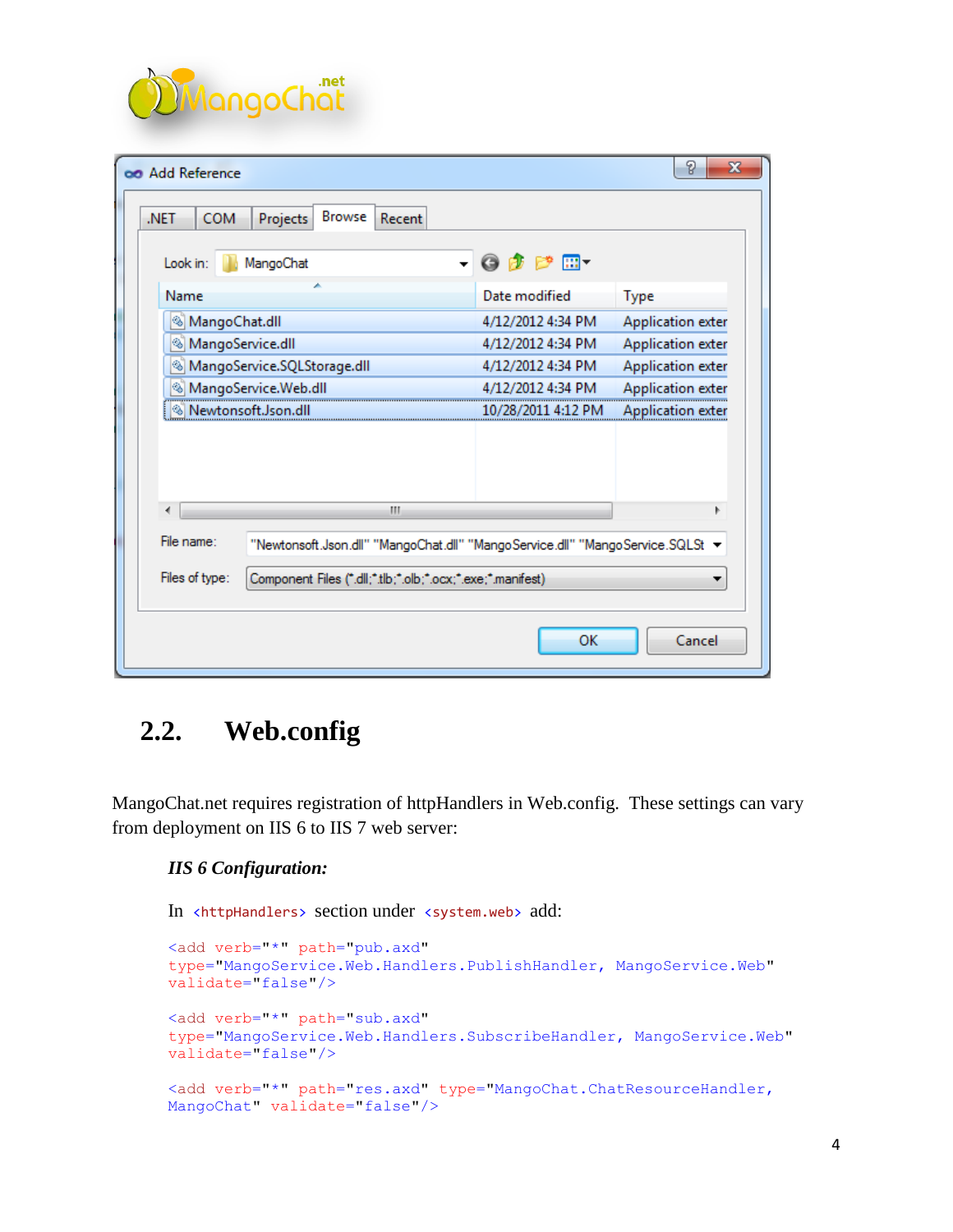

#### *IIS 7 Configuration:*

In <system.webServer> section add:

```
<validation validateIntegratedModeConfiguration="false"/>
 <handlers>
<add name="MangoServicePublishHanlder" verb="*" path="pub.axd" 
type="MangoService.Web.Handlers.PublishHandler, MangoService.Web" />
<add name="MangoServiceSubscribeHanlder" verb="*" path="sub.axd"
type="MangoService.Web.Handlers.SubscribeHandler, MangoService.Web" />
<add name="MangoChatResourceHanlder" verb="*" path="res.axd"
type="MangoChat.ChatResourceHandler, MangoChat" />
```
</handlers>

#### <span id="page-4-0"></span>**2.3. Global.asax.cs:**

These set of steps in Global.asax.cs starts the MangoChat.net service and instructs it from where to get the chat user details. We have also added comments in code for better understanding:

1) In Application\_Start add following code:

```
protected void Application_Start(object sender, EventArgs e)
 {
    // Starts MangoChat.net service
     ChatService.Start();
    // Register delegates for retrieving chat user details
     ChatService.OnUserInfoRequired += new Action<OnUserInfoRequiredEventArgs>
              (ChatService_OnUserInfoRequired);
 }
```
2) This delegate method will be used by MangoChat.net control for retrieving chat user details. We have used FakeDAL over here just to give an overview how it will look like. You can use your own code for retrieving user details here.

```
void ChatService_OnUserInfoRequired(OnUserInfoRequiredEventArgs obj)
{
        var dbUser = DAL.FakeDAL.GetUserById(Convert.ToInt32(obj.UserId));
       var user = new User { UserId = dbUser.UserId.ToString(),
          Username = dbUser.DisplayName};
        obj.User = user;
}
```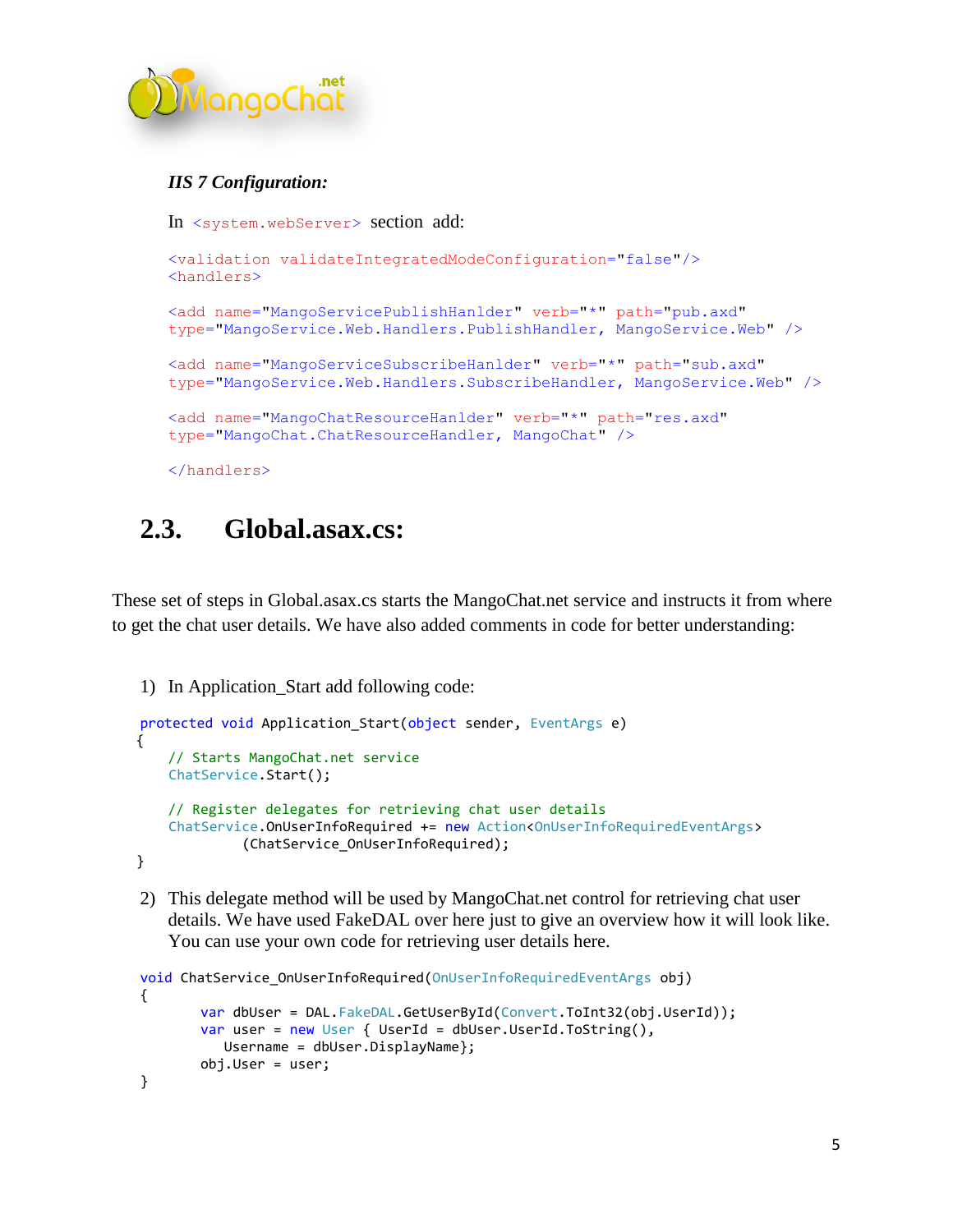

# <span id="page-5-0"></span>**2.4. Master Page**

Below lines of JavaScript will initialize MangoChat.net resources and render MangoChat.net control on page. It's generally recommended that a Master Page should be used but theses lines can also be added for any other page where you want to show MangoChat.net control:

```
 <%--For including resources of MangoChat.net control--%>
 <script type="text/javascript" src="res.axd?v=49.0"></script>
 <%-- Initializing and starting MangoChat.net control--%>
 <script type="text/javascript">
     jq(function() {
        mcClient = new MangoChatClient();
         mcClient.start();
     });
 </script>
```
# <span id="page-5-1"></span>**2.5. Login-In Page**

Add below code where you want to start user chat session. In most scenarios a website will like to start user chat session whenever a user is logged in system. Therefore the best practice will be to add below snippet where the user's logged in website. We have added comments in below code to aid in better understanding:

```
 /*
 * This is a dummy method which returns currently logged in user.
 * You can have your own implementation here.
 */
var currUser = GetCurrentLoggedInUser();
 // This method will start MangoChat.net user chat session
 ChatService.StartUserSession(HttpContext.Current, 
         new MangoChat.User
 {
         // Unique user id by which MangoChat.net control will keep track of user
        UserId = currUser.AccountID.ToString(),
         // User name to display in control
        Username = currUser.Username,
        // User avatar or display picture absolute path to be shown in control 
        ImageUrl = currUser.ProfileImageUrl
 });
```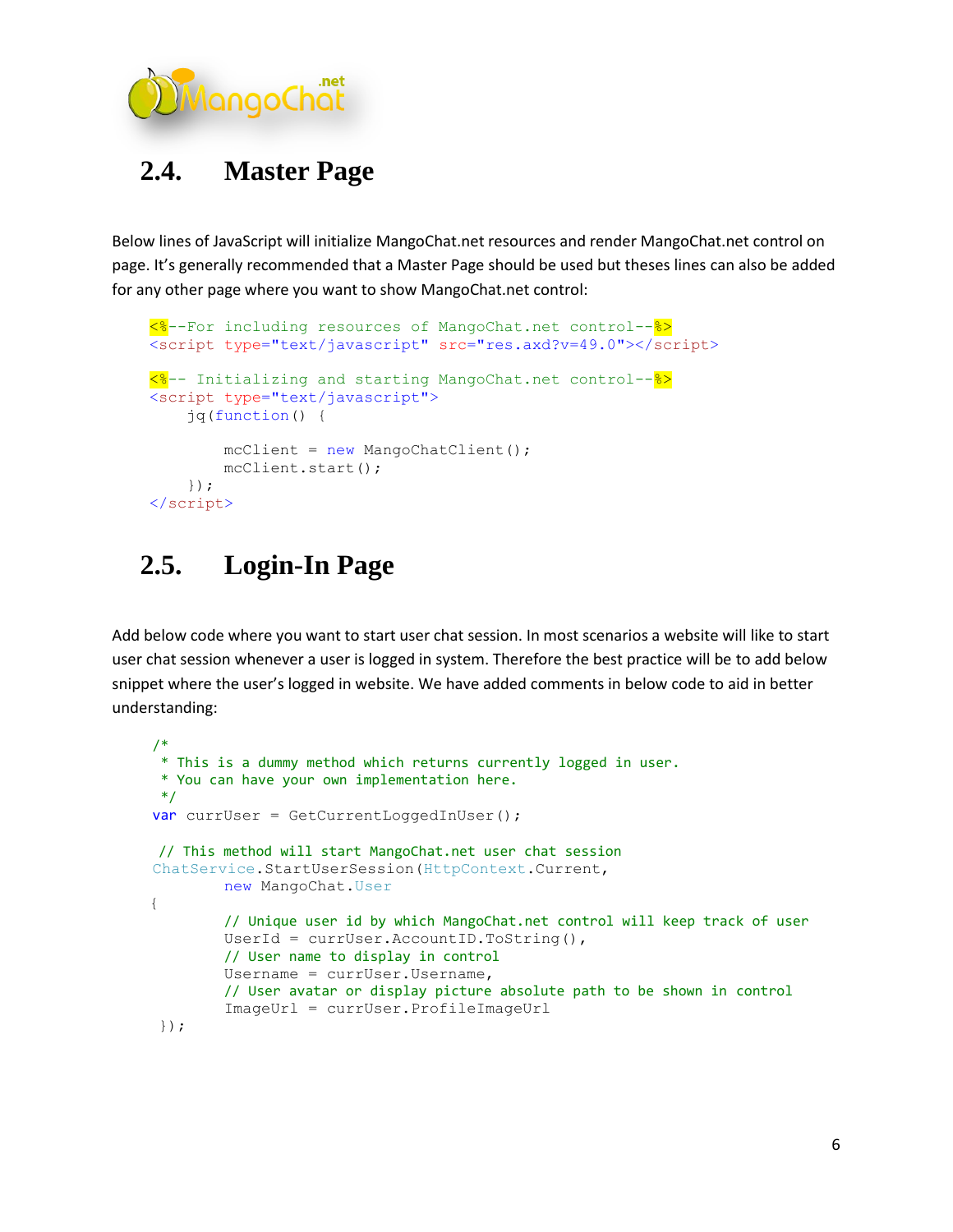

<span id="page-6-0"></span>Add below code snippet when you want to log out user chat session. Best practice will be to add this code snippet whenever a user logs out from website:

ChatService.StopUserSession(HttpContext.Current);

<span id="page-6-1"></span>Finally MangoChat.net is ready to show its magic. Run the application in two different browsers (e.g. Chrome and Firefox) to try it out.

# **3.Contact List**

Generally different websites will like to have different logic for chat mechanism depending on their nature of business. For example a Social Networking site will like to allow a user to chat to his friends only whereas in a technical support website a customer will only be allowed to chat to technical support representatives. To cater this with MangoChat.net is really easy. All you have to do is to do following changes in Global.asax.cs:

1) In Application\_Start register a delegate for retrieving contact list:

```
protected void Application Start(object sender, EventArgs e)
\overline{\phantom{a}} // Starts MangoChat.net service
      ChatService.Start();
       // Register delegates for retrieving chat user details
      ChatService.OnUserInfoRequired += new Action<OnUserInfoRequiredEventArgs>
                      (ChatService_OnUserInfoRequired);
       // Register delegates for retrieving contact details
       ChatService.OnContactsRequired += new Action<OnContactsRequiredEventArgs>
                  (ChatService_OnContactsRequired);
    }
```
3) Delegate method for retrieving contact list of logged in user. We have used FakeDAL over here just to give an overview how it will look like. You can use your own code for retrieving user details here.

```
void ChatService OnContactsRequired(OnContactsRequiredEventArgs obj)
   {
         var users = DAL.FakeDAL
               .GetAllContacts(Convert.ToInt32(obj.User.UserId)).ToList();
         foreach (DAL.User dbUser in users)
\overline{\mathcal{L}} var user = new Contact
```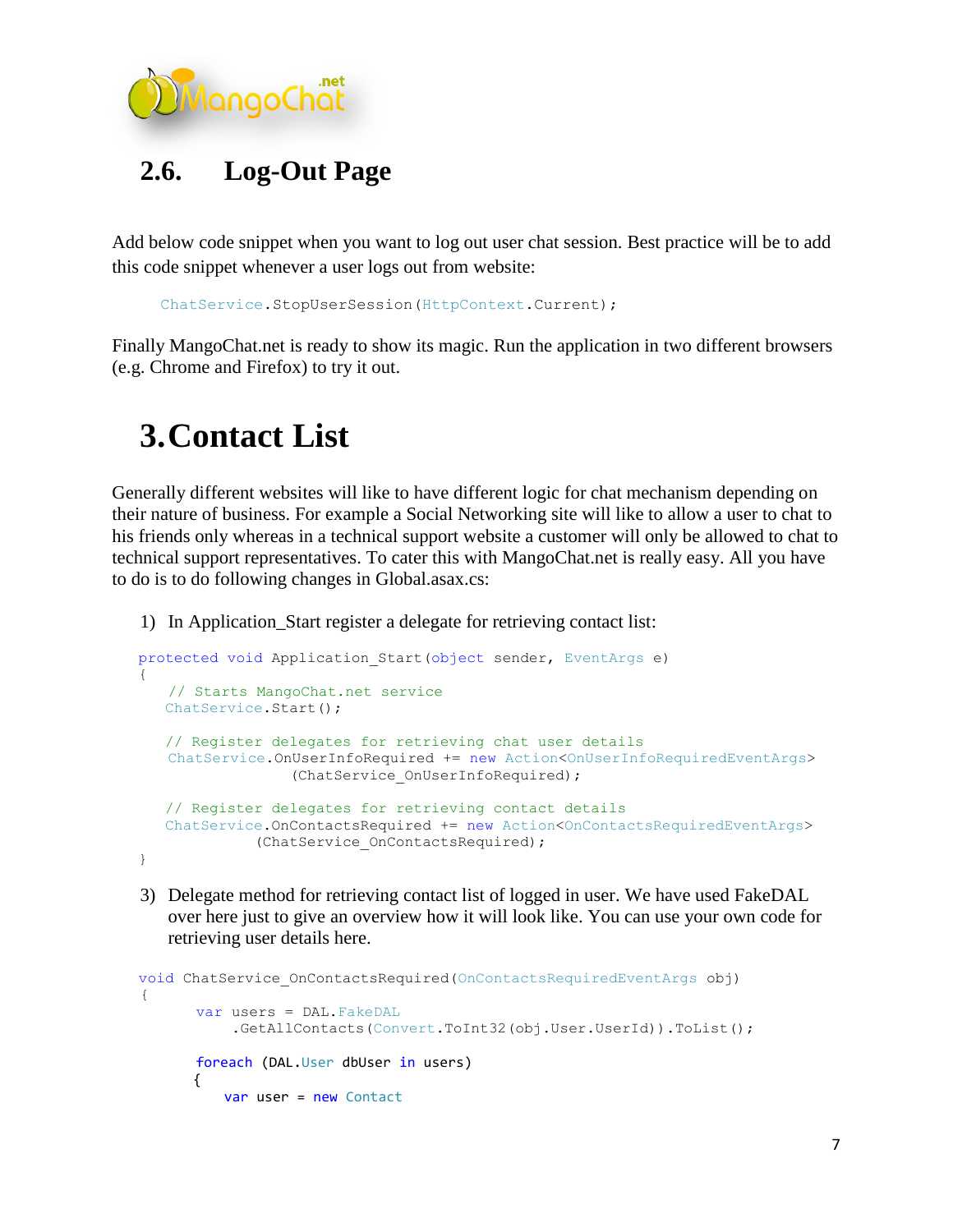```
AangoChat
\{ UserId = dbUser.UserId.ToString(),
                 Username = dbUser.DisplayName,
                 ImageUrl = VirtualPathUtility.ToAbsolute(dbUser.ImageUrl)
              };
              obj.Contacts.Add(user);
 }
    }
```
# <span id="page-7-0"></span>**4.Data Providers**

# <span id="page-7-1"></span>**4.1. Built in Data Providers**

MangoChat.net provides you with two chat data storage options out of the box.

- $\triangleright$  In-Memory
- > Microsoft SOL Server

In-Memory is the default option for MangoChat.net. Converting it to Microsoft SQL Server storage mode is really simple. All you have to do is to follow these steps.

- 1) MangoChat.net makes use of tables in SQL Server to execute in SQL Server storage mode. Schema.sql (included in package) will be needed to execute on your database
- 2) In Web.config add connection string under <connectionStrings> of your database, for example:

```
<connectionStrings>
<add name="MangoService.SQLStorage.Properties.Settings.MangoDBConnectionString"
     connectionString="Data Source=.\SQLEXPRESS;Initial Catalog=MangoDB;
    User ID=sa;Password=xxx"
     providerName="System.Data.SqlClient" />
</connectionStrings>
```
3) In Global.asax.cs add one line in Application\_Start to initialize IStorageProvider property i.e. Storage of Service:

```
protected void Application_Start(object sender, EventArgs e)
{
   // Initialize SQL server storage provider
   Service.Instance.Storage = new SQLServerStorageProvider();
    // Starts MangoChat.net service
```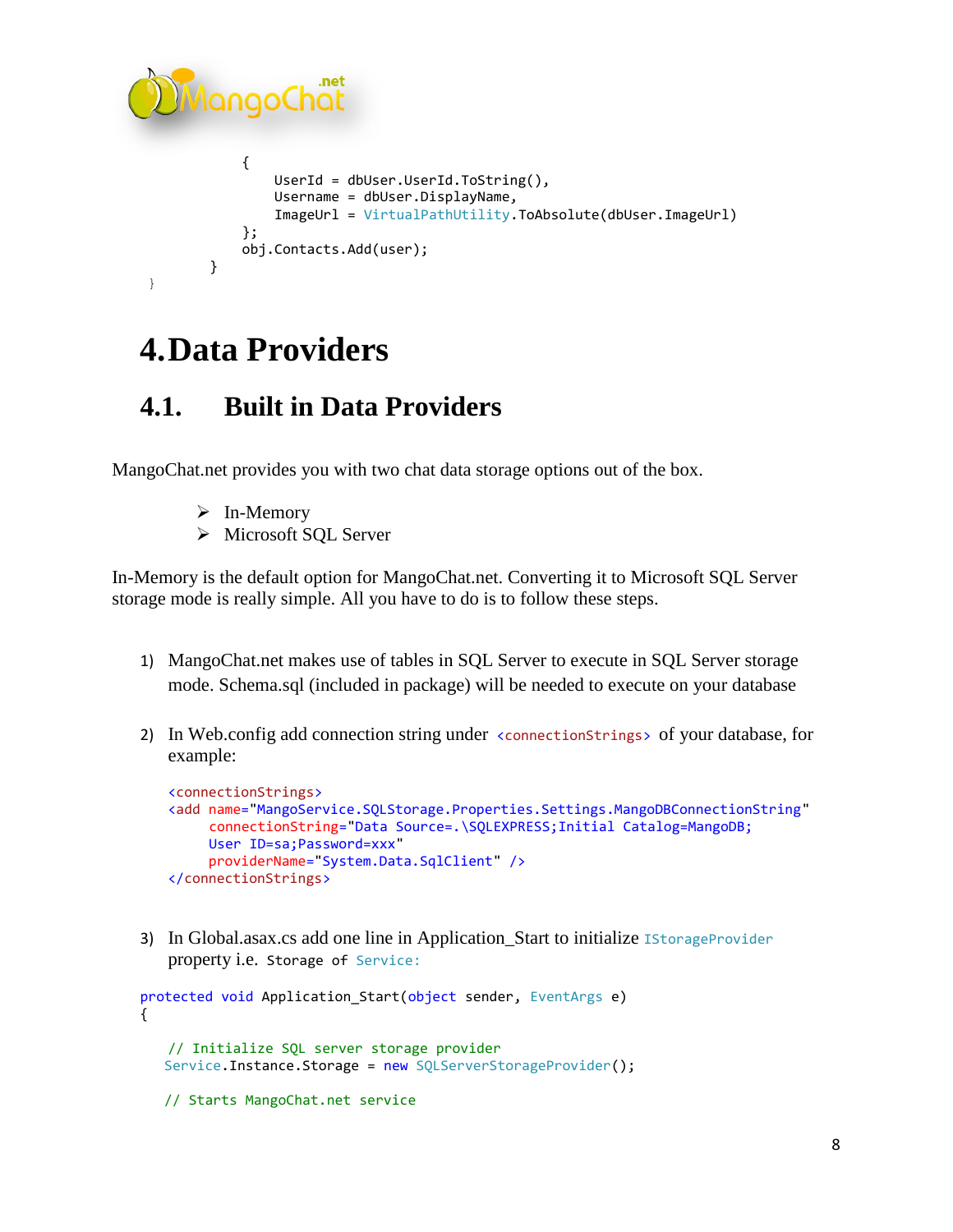```
langoChat
    ChatService.Start();
    // Register delegates for retrieving chat user details
    ChatService.OnUserInfoRequired += new Action<OnUserInfoRequiredEventArgs>
                     (ChatService_OnUserInfoRequired);
    // Register delegates for retrieving contact details
    ChatService.OnContactsRequired += new Action<OnContactsRequiredEventArgs>
                 (ChatService_OnContactsRequired);
}
```
Now MangoChat.net control is ready to execute in SQL Server storage mode. You can check it by checking rows in MangoChat.net tables that you created before on your database.

# <span id="page-8-0"></span>**4.2. Custom Data Providers**

MangoChat.net also has the option of working with other data providers i.e. Oracle, MySql etc. All you have to do is to implement the IStorageProvider interface and initialize Service. Instance. Storage with your implementation in Application\_Start. An example of its implementation can be found in demos.

# <span id="page-8-1"></span>**5. Miscellaneous Features**

# <span id="page-8-2"></span>**5.1. Themes**

MangoChat.net uses the jQuery UI CSS Framework to style itself. jQuery is the most used java script library due to its wide array for plug-in and exceptional ease of use. jQuery UI is the official set of UI widgets provider by the jQuery team.

What this means is that if you already use jQuery UI for your UI components, MangoChat.net can automatically use the theme that you are using for your application. If not you can design a custom theme using the brilliant 'ThemeRoller' tool provided by jQuery UI. You can find it at <http://jqueryui.com/themeroller/>. Once you have designed your theme just presses download and you'll get a zip file containing all the required css and image files.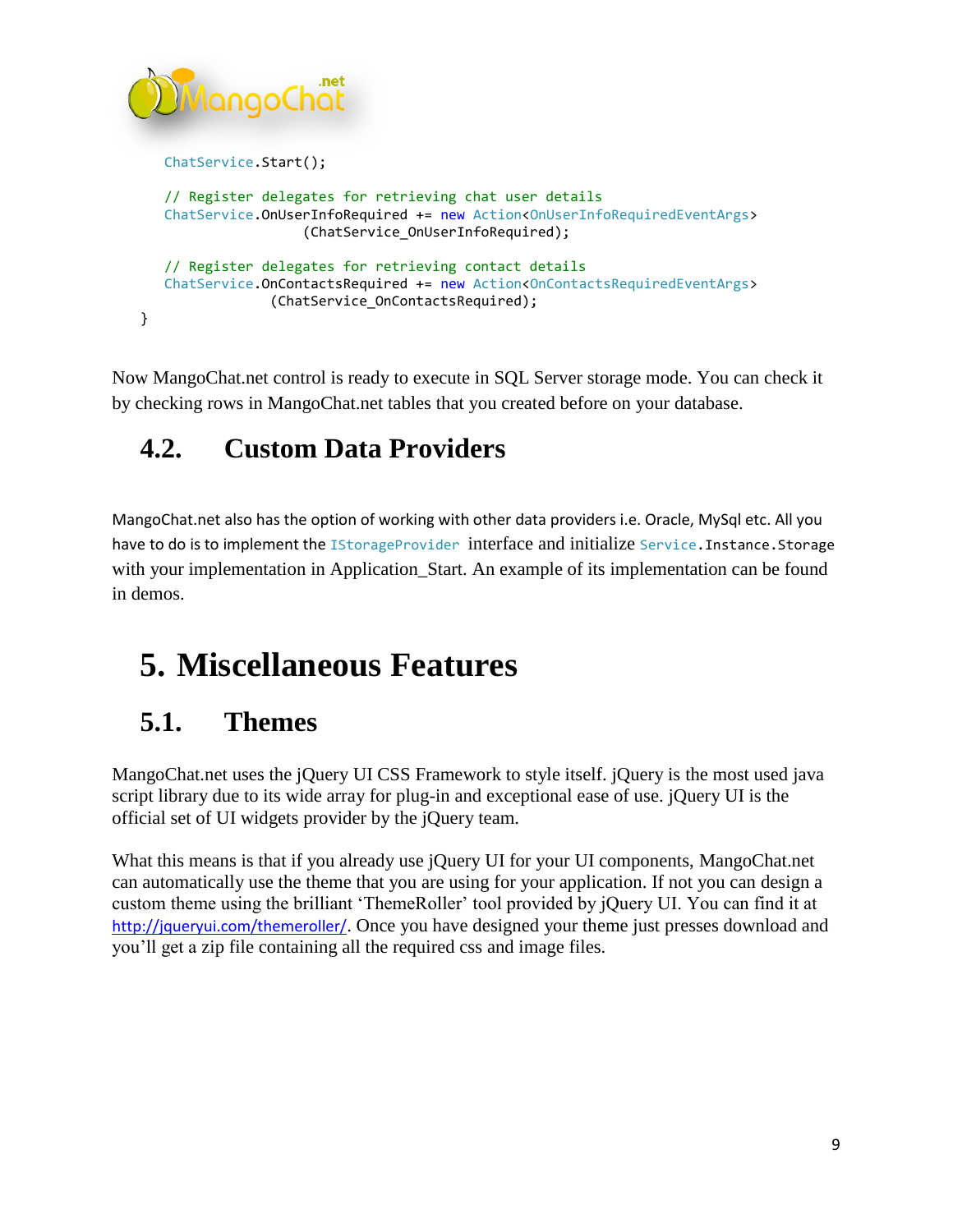

Once you've imported the css files into your pages, you just need to add one line in JavaScript before MangoChat.netClient is initialized and started i.e.

```
 <script type="text/javascript">
  // Change css folder path of chat control for changing theme
  MangoChatConfig.Stylesheets.ThemeStylesheetUrl = 
  '<%= ResolveUrl("~/css/redmond/jquery-ui-1.8.18.custom.css") %>';
     jq(function() {
        mcClient = new MangoChatClient();
         mcClient.start();
     });
 </script>
```
# <span id="page-9-0"></span>**5.2. Grouping**

Grouping can be enabled on MangoChat.net by following steps:

1) Add a single line in JavaScript before MangoChat.netClient is initialized and started i.e.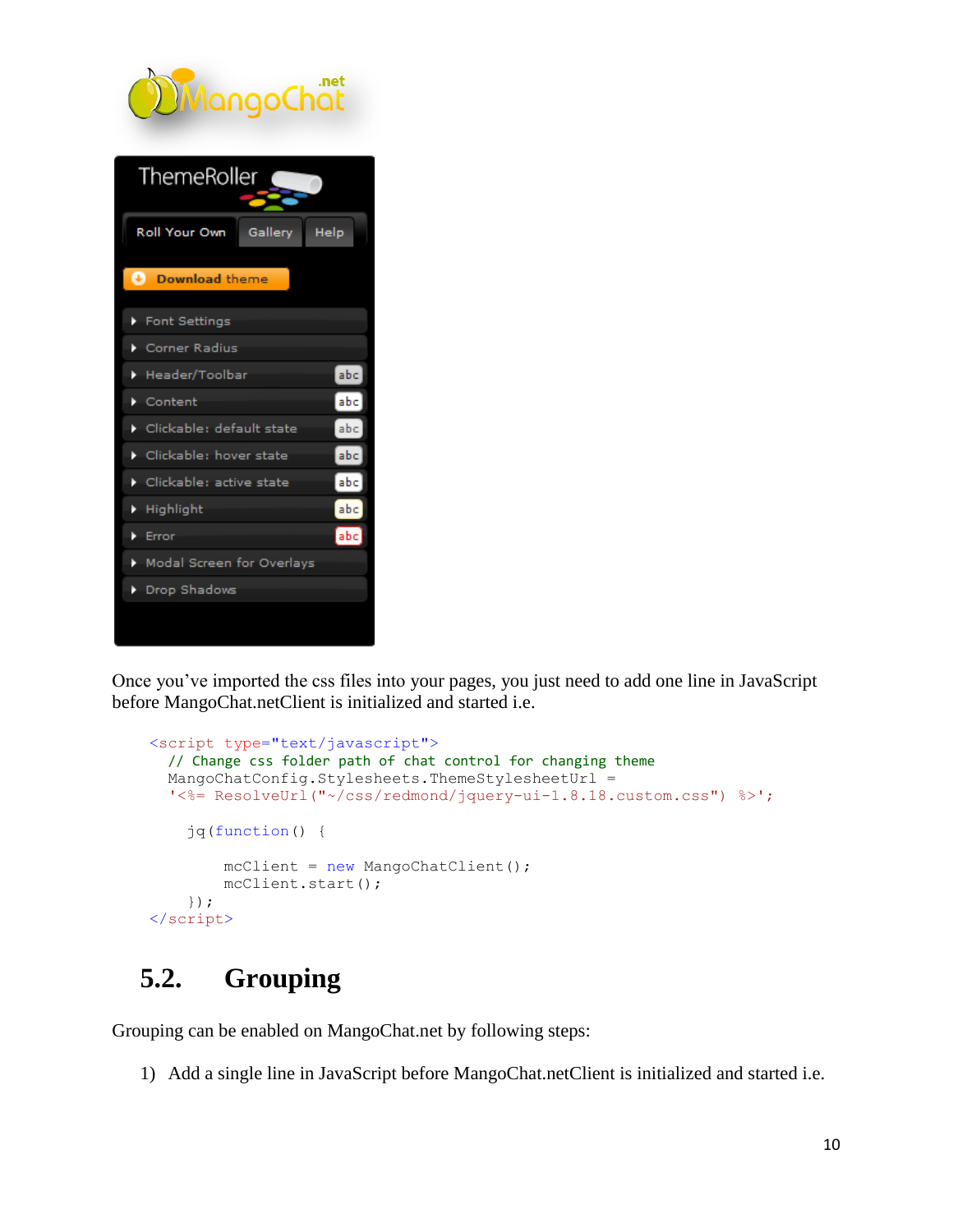

```
 <script type="text/javascript">
  // Enables grouping feature in chat controls
   MangoChatConfig.GroupsEnabled = true;
  // Change css folder path of chat control for changing theme
  MangoChatConfig.Stylesheets.ThemeStylesheetUrl = 
  '<%= ResolveUrl("~/css/redmond/jquery-ui-1.8.18.custom.css") %>';
     jq(function() {
        mcClient = new MangoChatClient();
         mcClient.start();
     });
 </script>
```
2) Specify contact group when contact users are retreived Global.asax.cs i.e.

```
 void ChatService_OnContactsRequired(OnContactsRequiredEventArgs obj)
      {
              var users = DAL.FakeDAL
                .GetAllContacts(Convert.ToInt32(obj.User.UserId)).ToList();
              foreach (DAL.User dbUser in users)
              {
                var user = new Contact
\{ UserId = dbUser.UserId.ToString(),
                   Username = dbUser.DisplayName,
                   ImageUrl = VirtualPathUtility.ToAbsolute(dbUser.ImageUrl),
                    // Users are grouped on the basis of first character in display name
                    ContactGroup = dbUser.DisplayName.Substring(0,1)
                };
                obj.Contacts.Add(user);
    }
      }
```
# <span id="page-10-0"></span>**5.3. Localization**

MangoChat.net makes it really easy to localize text. All you have to is to set properties of MangoChatConfig.Literals object in JavaScript e.g.

```
MangoChatConfig.Literals.Contacts = "Contacts";
MangoChatConfig.Literals.Available = "Available";
MangoChatConfig.Literals.Busy = "Busy";
MangoChatConfig.Literals.Offline = "Offline";
MangoChatConfig.Literals.AppearOffline = "Appear Offline";
MangoChatConfig.Literals.NoOnlineUsers = "No online users";
MangoChatConfig.Literals.Ungrouped = "Ungrouped";
MangoChatConfig.Literals.Minimize = "Minimize";
MangoChatConfig.Literals.Maximize = "Maximize";
MangoChatConfig.Literals.Close = "Close";
```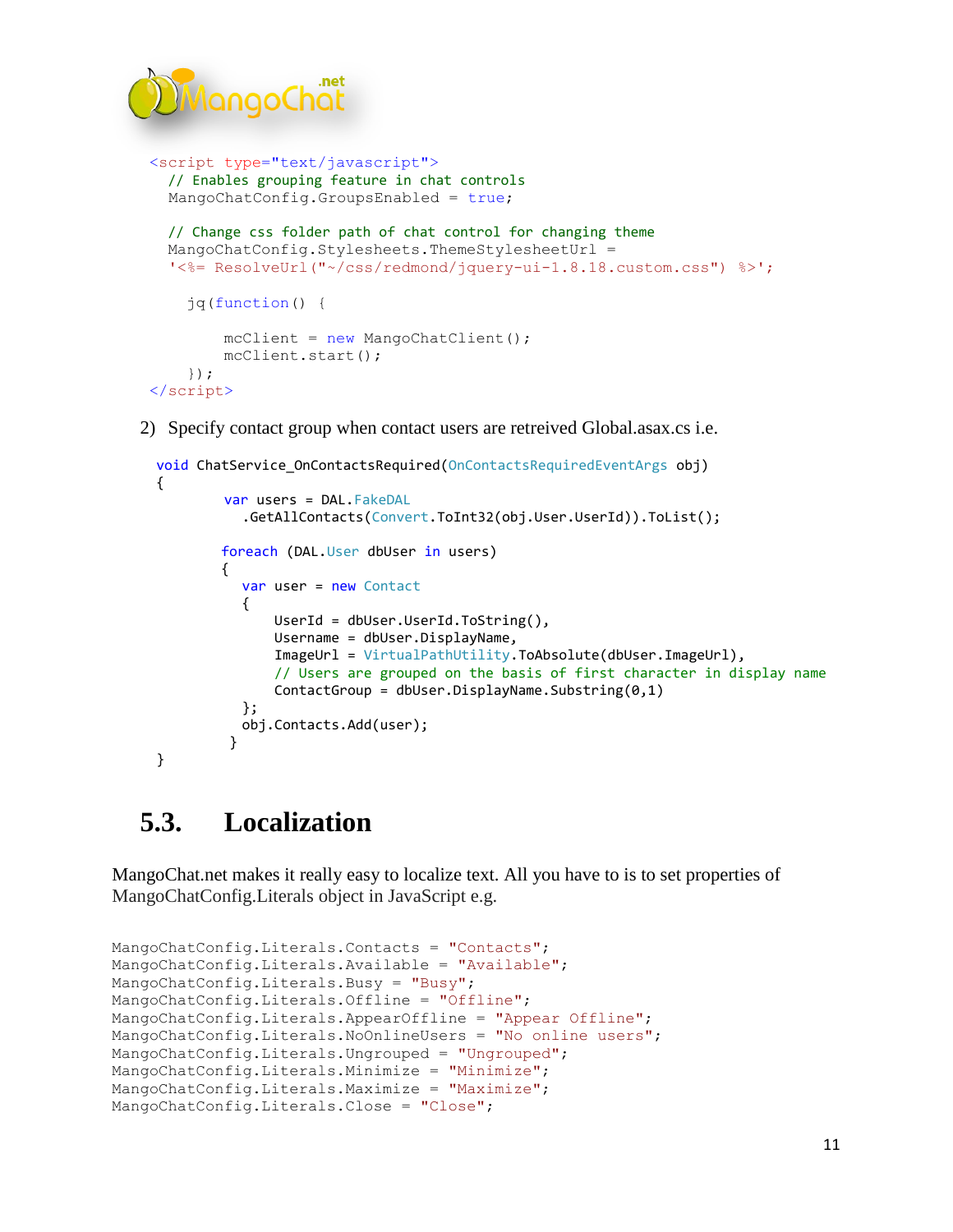

```
MangoChatConfig.Literals.UserIsTyping = "{Username} is typing...";
MangoChatConfig.Literals.NewMessagesFrom = "New Messages From: {Usernames}";
MangoChatConfig.Literals.AddContact = "Add Contact";
MangoChatConfig.Literals.GroupStartAnnouncement = "This is a group 
conversation. You can add more contacts by dragging them here.";
MangoChatConfig.Literals.GroupMemberJoined = "{Username} has joined";
MangoChatConfig.Literals.GroupMemberLeft = "{Username} has left";
```
# <span id="page-11-0"></span>**5.4. Time Stamp Format**

Changing time stamp format in MangoChat.net is really easy. All you have to do is to set MangoChatConfig.TimestampFormat property in JavaScript. The patterns for setting date and time stamp format are:

- $yy = short year$
- $yyyy = long year$
- $\bullet$  M = month (1-12)
- $\bullet$  MM = month (01-12)
- MMM = month abbreviation (Jan, Feb  $\ldots$  Dec)
- MMMM = long month (January, February  $\dots$  December)
- $d = day (1 31)$
- dd = day  $(01 31)$
- $\bullet$  ddd = day of the week in words (Monday, Tuesday ... Sunday)
- $\bullet$  h = hour in am/pm (0-12)
- $\bullet$  hh = hour in am/pm (00-12)
- $\bullet$  HH = hour in day (00-23)
- $\bullet$  mm = minute
- $\bullet$  ss = second
- $\textbf{SSS} = \text{milliseconds}$
- $a = am/pm$  marker

For example MangoChatConfig.TimestampFormat = "hh:mm:ss" will show time stamp format like 02:39:03 (two hours thirty nine minutes and three seconds).

# <span id="page-11-1"></span>**5.5. Other Features**

**MangoChatConfig** object has other properties as well which can be set before calling MangoChatClient start function: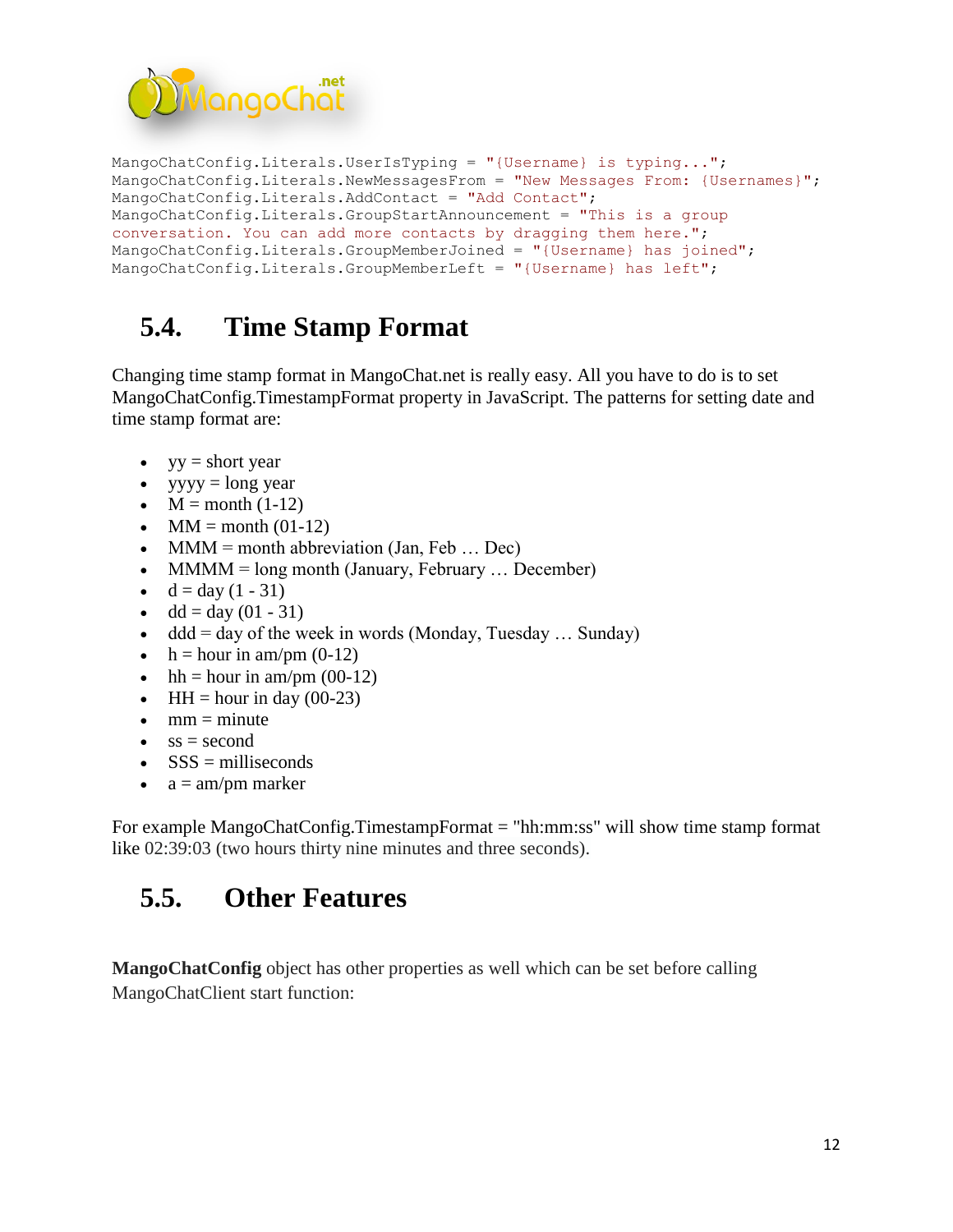

| No.            | <b>MangoChatConfig Property</b>                                                                                                                                          | <b>Example</b>                                                                                               |
|----------------|--------------------------------------------------------------------------------------------------------------------------------------------------------------------------|--------------------------------------------------------------------------------------------------------------|
| $\mathbf{1}$   | MangoChatConfig.Stylesheets.LayoutStylesheetUrl<br>property specifies which style sheet to use for layout<br>of chat control                                             | MangoChatConfig.Stylesheets.LayoutStylesheetUrl<br>$=$ '<%= ResolveUrl(" $\sim$ /css/customlayout.css") %>'; |
| $\overline{c}$ | MangoChatConfig.SoundNotificationUrl property<br>specifies which notification sound to use at time of<br>message receiving                                               | MangoChatConfig.SoundNotificationUrl =<br>'<%= ResolveUrl("~/sound/customsound.mp3")<br>$\% >$               |
| $\mathfrak{Z}$ | MangoChatConfig.DefaultChatDialogState<br>property specifies default state of chat dialog (i.e.<br>Minimized or Maximized) when control is first time<br>loaded          | Possible values:<br>0=>Maximized, 1=>Minimized<br>MangoChatConfig.DefaultChatDialogState = $0$ ;             |
| 4              | MangoChatConfig.DefaultContactsDialogState<br>property specifies default state of contacts dialog (i.e.<br>Minimized or Maximized) when control is first time<br>loaded  | Possible values:<br>0=>Maximized, 1=>Minimized<br>MangoChatConfig.DefaultContactsDialogState =<br>0;         |
| $\sqrt{5}$     | MangoChatConfig.HideOfflineUsers property<br>specifies whether to show or hide offline users                                                                             | MangoChatConfig.HideOfflineUsers = true;                                                                     |
| 6              | MangoChatConfig.AvatarsEnabled property<br>specifies whether to display avatars or not                                                                                   | MangoChatConfig.AvatarsEnabled = false;                                                                      |
| 7              | MangoChatConfig.ContactsWindowVisible<br>property specifies whether to show contacts window<br>or not                                                                    | $MangoChatConfig. Contacts WindowVisible = true;$                                                            |
| 8              | MangoChatConfig.LeftAlignWindows property<br>specifies if the windows need to be aligned to the left<br>edge of the browser window instead of to the right by<br>default | MangoChatConfig.LeftAlignWindows = true;                                                                     |
| $\overline{9}$ | MangoChatConfig.AvatarClicked callback has been<br>added to notify when the avatar of a user is clicked                                                                  | $MangoChatConfig.AvatarClicked =$<br>function(userId){ alert(userId); };                                     |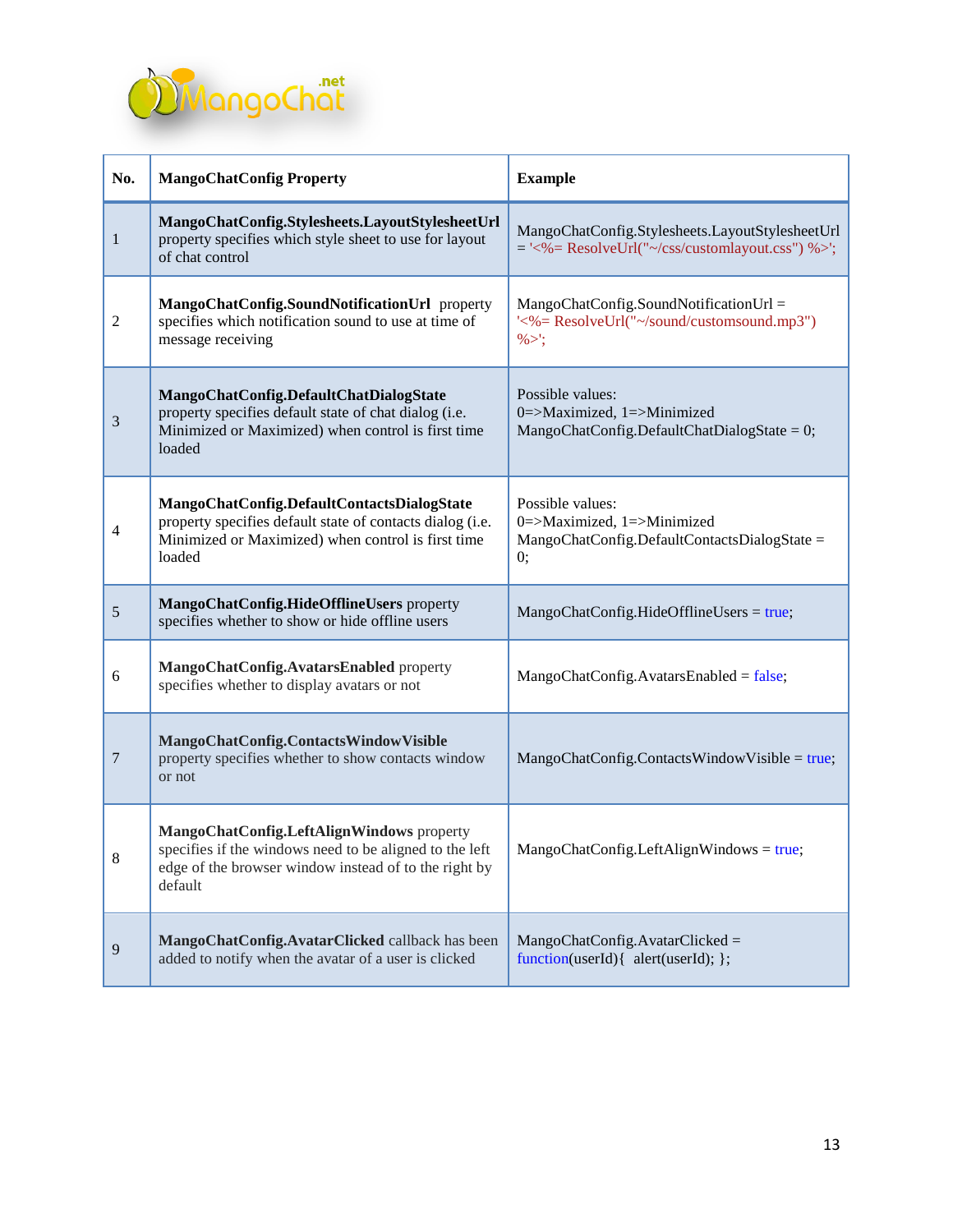

<span id="page-13-0"></span>We have also included code samples which can help you in integrating MangoChat control in your website. Samples have been designed according to the section covered in documentation:

- 1) Getting Started
- 2) Contact List
- 3) Data Providers
- 4) Custom Data Providers
- 5) Miscellaneous Features

# <span id="page-13-1"></span>**7. FAQ**

- 1. Can I change the font size of text in the chat dialog? *Ans:* Yes it can be changed through *MangoChatConfig.Stylesheets.LayoutStylesheetUrl* property. Its reference can be found in section 5.4. CSS classes can be identified through any inspection tool in browser e.g. Firebug for Firefox, developer tools for IE etc.
- 2. Can I use mango chat with MySql? How do I do that? *Ans:* Yes it can be used. Refer to section 4.2 for further details
- 3. Chat is working ok on my development machine but when I deployed it on my production server it is not working. Ans: It might be due to different http handlers setting of IIS 7 in Web.config. Refer to section 2.2 for further details.
- 4. When I uploaded mango chat on my cloud hosting it has stopped working. Ans: Due to distributed environment of cloud hosting, it doesn't support In-Memory data storage option of MangoChat.net. You have to change it to SQL Server or Custom Data Provider data storage option. Refer to section 4 for further details.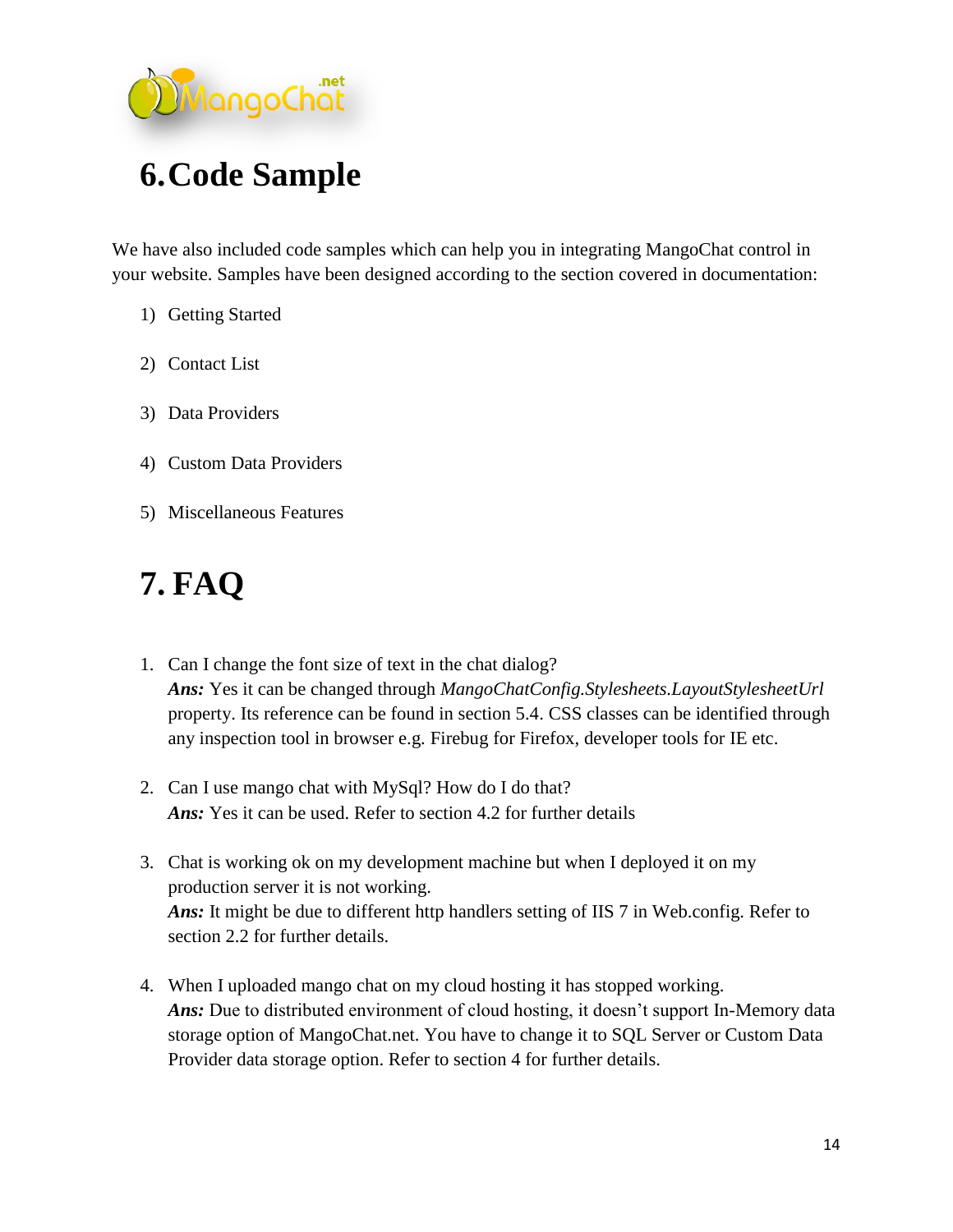

5. I want to hide the Avatar image that shows in the chat dialog. Is there a way I can do that?

*Ans:* Yes it can be done through MangoChatConfig.AvatarsEnabled property. Refer to section 5.4 for further details.

- 6. Can I resize the chat dialog height? Also same for the contact list dialog. Also how can I have different height for the chat dialogs and contact list? *Ans:* Yes it can be changed through *MangoChatConfig.Stylesheets.LayoutStylesheetUrl* property. Refer to section 5.4 for further details. CSS classes can be identified through any inspection tool in browser e.g. Firebug for Firefox, developer tools for IE etc.
- 7. My website has support for more than 10 languages. How do I implement that with mango chat so that when the language on my website changes the mango chat language also changes accordingly? *Ans:* Yes can be done. Refer to section 5.3 for further details.
- 8. How does DeafultContactsWindowState work? *Ans:* It has been changed in new version of MangoChat.net. It can be set by property MangoChatConfig.DefaultContactsDialogState. Refer to section 5.4 for further details.
- 9. How can I turn the sound off which is played on message received and sent? Ans: Yes it can be turned off by setting MangoChatConfig.SoundNotificationUrl to null. Refer to section 5.4 for further details.
- 10. How can I completely disable emoticons from mango chat? I do not want the emoticons to work at all. *Ans:* Not possible in current version. We have planned it for future version.
- 11. How can I remove some of the emoticons? Some of them are causing an issue and I do not want them. *Ans:* Not possible in current version. We have planned it for future version.
- 12. Can I change the position of the contact list? *Ans:* Yes by setting value of MangoChatConfig.LeftAlignWindows. Refer to section 5.4 for further details.
- 13. Can I get a list of online users? Ans: Yes by using Service.Instance.Storage.GetAllClientIds() method from code behind which returns list of client id for online users.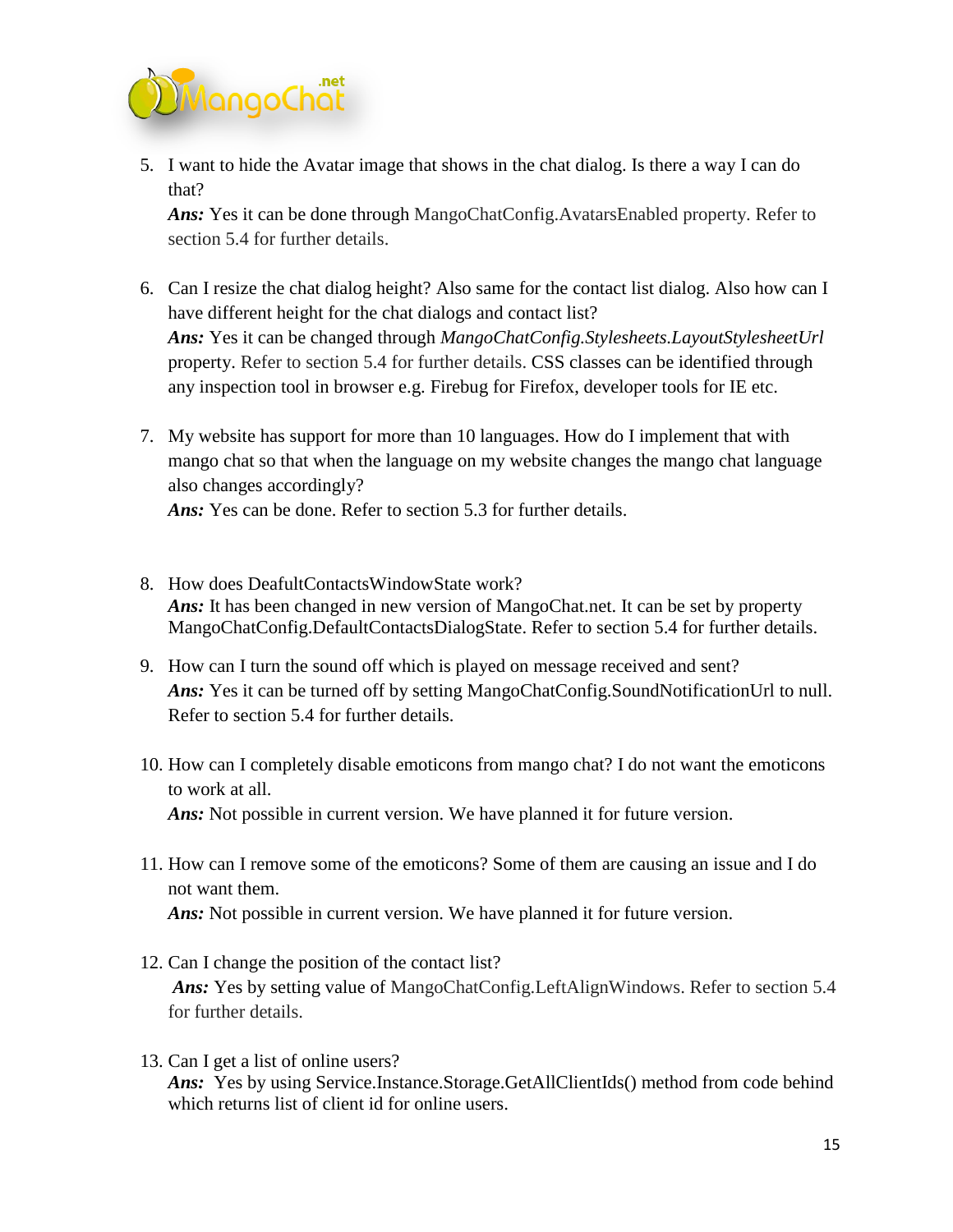

- 14. Can I get the status online/offline/busy of a user outside of the chat box? I want to show the user status on the profile page of my site. *Ans:* Yes this can be checked by using ChatService.GetUserCustomStatus(int userId) method from code behind where userId is unique id of chat user.
- 15. Can I open the chat dialog on a button click? I don't want to show the contact list. Instead I want to have a button on which the chat dialog should open.

*Ans:* Chat list can be hidden by setting MangoChatConfig.ContactsWindowVisible property. Refer to section 5.4 for further details. But there is not direct way of opening chat dialog on button click. Instead you can use CSS to hide or show chat dialog

- 16. When User A and B are chatting and if B goes offline I want a notification to go to A that B has left the chat and is not online. Can I do that? Ans: No a message is not shown but the icon color is changed from green to gray.
- 17. Does mango chat have support for offline messages? If User A and B are chatting and if user B goes offline any messages sent by A after that will be shown to B when they next login?

*Ans:* Yes it's available.

- 18. Can I show offline users in the contact list? *Ans:* Yes by setting MangoChatConfig.HideOfflineUsers property value. Refer to section 5.4 for further details.
- 19. How many over load of StartSession are there? How do I know which one to call? *Ans:* In previous versions of MangoChat.net we used to have more than one overload of StartSession. But in current version there are no overloads of StartSession available due to avoiding complexity. Refer to section 2.5 for further details.
- 20. Is there a logout button in MangoChat.net? How do I implement logout? Ans: No there's no logout button available in MangoChat.net. One has to call explicitly ChatService.StopUserSession(HttpContext.Current) method from code behind. Refer to section 2.6 for further details.
- 21. Chat photo name is not displaying. What are the available URL formats for the photo URL? Ans: It's recommended that Absolute URL of photo should be provided.
- 22. Does mango chat work with medium trust? *Ans:* Yes it works.